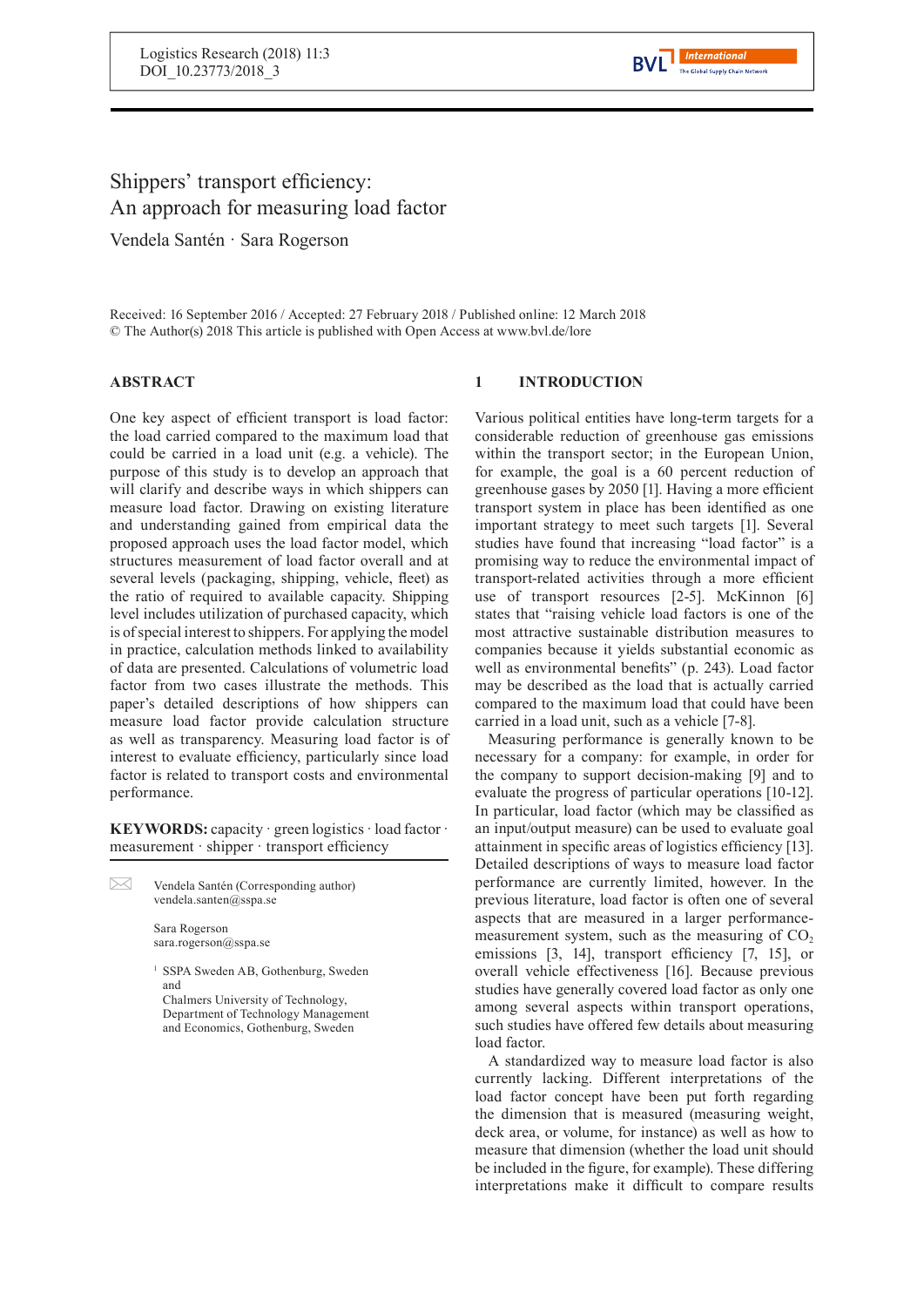2

between studies. In addition, previous studies have provided limited information about how full vehicles are. Only measuring weight says nothing about the volume utilization, for example, while measuring deck area says nothing about the utilization of height. If a vehicle is fully loaded with boxes but those boxes are half empty, does that mean that the load factor is 100 percent? These challenges will be further examined based on the previous literature in chapter 2 of this paper.

Both transport providers and shippers have a major incentive to assess their load factor, since this factor is related to transport costs. For shippers, measuring load factor involves other challenges beyond simply measuring vehicle utilization, as has been done in the literature to date [e.g. 3, 5, 7]. When a shipper purchases transport services from a transport provider, it is important for the shipper to know that the purchased capacity will be utilized well; in other words, they should not purchase more space than they require. Shippers may contract different types of services from their transport providers, including dedicated service, truckload service, and less-thantruck-load service [17]. When a less-than-truck-load service is contracted, for example, it is important to know the load factor for that capacity.

A structured way to describe the various components of load factor is needed. In particular, it is crucial to understand a shipper's perspective, because shippers are generally interested in getting the most from their purchased capacity. As a step towards addressing the challenges associated with measuring load factor, this study thus aims to develop an approach that will describe ways in which shippers can measure load factor. This model will facilitate calculations and will lead to an increased understanding of shippers' load factor performance.

The remainder of this paper is structured as follows. Chapter 2 reviews the existing literature so that the challenges involved in load factor measurements may be described; chapter 3 then describes the study's methodological choices. Chapter 4 presents the load factor model. Chapter 5 describes how to calculate load factor, and finally, chapters 6 and 7 discuss the results and conclude the study, respectively.

## **2 LITERATURE REVIEW OF LOAD FACTOR MEASUREMENTS**

In order to address the challenges involved in load factor measurement that were briefly mentioned in the introduction, this chapter will describe the challenges in more detail by drawing on the existing literature. While the term *load factor* that is used in this paper is commonly used in earlier studies, these studies also use other terminology for the same concept, including vehicle utilization, capacity utilization, fill rate, and vehicle fill.

This paper describes the following three challenges related to load factor measurement: first, a standardized way to measure load factor is currently lacking; second, collecting load factor data often involves numerous uncertainties; and third, only measuring load factor at the vehicle level is insufficient for providing a comprehensive understanding of the utilization of space.

**International** The Global Supply Chain Network

**2.1 No standardized way to measure load factor** Earlier studies have not consistently measured load factor performance, because they have interpreted the load factor concept in several ways and because a standardized way to measure load factor is currently lacking.

Different dimensions are generally used to measure load factor – including weight, deck area, height, empty running, or volume – and each dimension has several definitions. Weight is the most common dimension for measuring load factor. Examples of load factor definitions related to weight from the literature include "the ratio of the actual weight of goods carried to the maximum weight that could have been carried on a laden trip" [5], "revenue tonne-km / revenue tonne-km available" [18], "tonnes/vehicle" [19], "kg/day" [20], and "payload weight" [21]. For the dimension deck area, one previous study has defined load factor as the percentage of occupied floor space [22]. For the *volume* dimension, previous studies have defined load factor as the "volume of product actually despatched against the transport capacity deployed for the movement" [23] and as the "internal volume/ external volume with lid" [24]. Other definitions for volume have been put forth, such as "unutilised capacity (number of units)" [25].

What constitutes a load factor of 100 percent will be different depending on the dimension that is measured; as an example, the occupied floor space could result in a 100 percent load factor even if the pallets are empty [22]. In addition, a weight-based load factor might be high but not take the utilization of the deck area into account [26]. Measuring load factor in terms of payload weight, as shown in Pahlén and Börjesson's study [21], makes it possible to achieve a load factor of more than 100 percent when in reality a great deal of unutilized space exists. Several studies have used more than one dimension to measure load factor, which provides a better picture of the utilization of the maximum capacity: McKinnon and Ge [7] measure weight, deck area, and height, for example, while Léonardi and Baumgartner [3] measure weight, volume, and empty running. Still, because previous studies have primarily used weightbased load factor measures, the volumetric measure of the load is often missing. This is problematic, since volumetric figures provide a better understanding of the space that is required for a given load [8]. Gudehus and Kotzab [27] take into account that capacity may be weight determined, volume determined or a mix of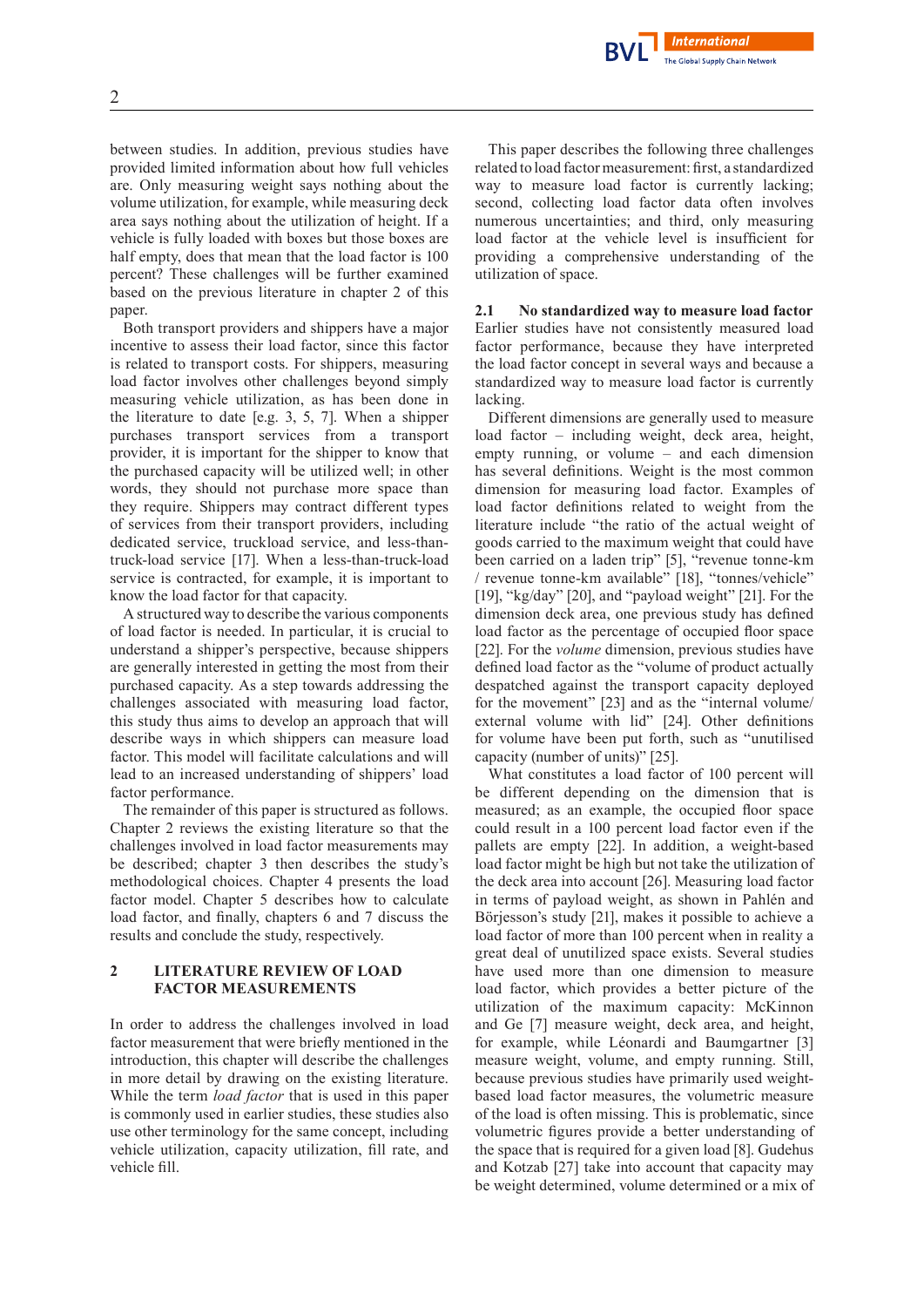these. Because loads are often constrained by volume, for example – as stated by truck operators in national surveys [8] – measuring load factor in terms of volume is of interest.

The lack of standards and the different interpretations made when calculating load factor means that it is difficult to understand the load factor figures or to compare results between studies. Before load factor figures may be interpreted, the details on dimensions and definitions must be transparent so that the meaning of the different figures will be clear. Considering both weight and volume provides a more complete picture of load factor in terms of the utilization of both maximum space and maximum weight.

#### **2.2 Challenges in collecting load factor data**

Various challenges are also to be found in collecting data to measure load factor. Weight-based data may be reported in a company's system, for instance, but the data may be incorrect, as Pahlén and Börjesson [21] found, or it may be inconsistent, as McKinnon [8] discussed. McKinnon [8] pointed out several problems involved in the compilation and interpretation of EU freight-transport statistics. As a result, the load factor figures that are available for the European Union and its individual countries must be interpreted with caution; for example, the data from different countries have not been measured in a consistent manner [8]. Various inconsistencies in measuring the weight of the goods in freight-transport data exist: for example, whether or not the weight of the unit load device is included. Due to difficulties in collecting accurate load factor data based on weight, Giannouli et al. [28] utilized assumptions of load factor in their emissions calculations. Further, volumetric data on loads (which would be of interest for loads that are constrained by volume) are often unavailable in a company's system; instead, volumetric data are often collected based on estimations or observations [21, 29]. Previous studies rarely describe how these estimates have been made, however. Increased transparency about what data are used and how the data are used would be useful for interpreting the results. In general, transparency is encouraged by providing details about a study's datacollection methods; guidelines would be useful for achieving this kind of transparency, since previous studies have used different approaches to arrive at their load factor numbers.

#### **2.3 Measuring load factor at the vehicle level only**

Load factor should be measured at several system levels to show the efficient use of transport resources. Many earlier studies have measured load factor at the vehicle level, such as those conducted by McKinnon and Ge [7], Kellner and Igl [30], and Leach, Savage, and Maden [31]. While measuring load factor in vehicles is useful for determining vehicle utilization, the measure does not reflect the efficient use of the

units that are transported inside the vehicles: for example, doing so does not show how fully loaded the containers on a ship or the boxes on a truck are. Gudehus and Kotzab [27], on the other hand, focus on load factor and packing strategies for one level at a time. In order to capture the efficient use of units inside units, Samuelsson and Tilanus [32] included lower levels than the vehicle level in their capacityefficiency measure, including floor occupancy, height utilization, pallet and box characteristics, net product, and loading-execution efficiency. Also, Santén [33] included lower level measures; packaging, loading and booking efficiency. Comparing load with a fleet's capacity is another system-level approach that is previous research exemplified in the context of container liner shipping [34].

For shippers, measuring load factor involves challenges beyond simply measuring vehicle utilization between terminals. The utilization of the purchased capacity is an important consideration for those shippers that purchase transport services from transport providers; as such, shippers should not purchase more space than is necessary. For shippers that send less-than-full truckloads, the efficient use of the purchased capacity may be more directly influenced than the utilization of the whole vehicle (which the transport provider fills with goods from other shippers). In such situations, it would be useful for shippers to measure their capacity utilization related to their purchased capacity [33]. As a result, measuring load factor has to account for more levels than simply the vehicle and take into account the perspective of the shipper. Shippers should also measure the efficient use of packaging, as shown in Pålsson, Finnsgård, and Wänström's study [24]. From a shipper's perspective, the efficient use of resources should thus encompass both packaging and the shipper's purchased capacity.

## **2.4 Requirements on a structured way to measure load factor**

A clarification and description of how shippers can measure load factor is necessary because of the many problems described above. The challengesidentified in previous studies, leads to the following requirements on a structured way to measure load factor:

- enable shippers to measure load factor;
- provide a transparent method of measuring;
- allow historical comparisons to be made between transport flows and between companies;
- be comprehensive (that is, be able to express load factor at several system levels so that situations may be avoided in which empty boxes in a vehicle result in a high load factor);
- be able to handle both volume and weight, since both dimensions can restrict the maximum load;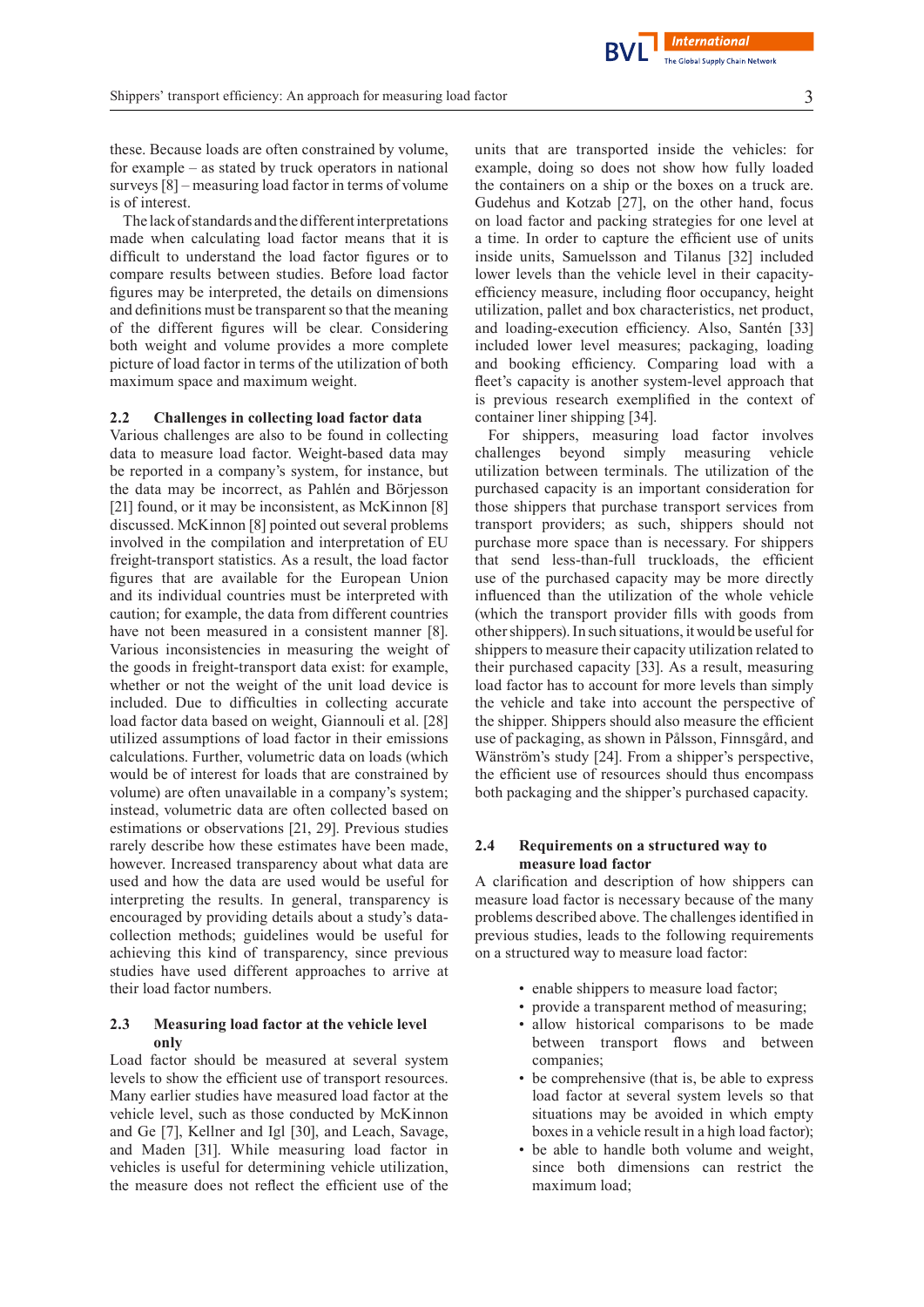- clarify what "100 percent capacity" means; and
- allow applications that are independent of the characteristics of the goods flow (for example, different load units).

## **3. METHOD**

This study developed an approach for measuring load factor, in which the challenges mentioned above were considered so that ways in which shippers can measure their load factor performance could be clarified. The approach in this paper further details the load factor model briefly presented in Rogerson and Santén [41] and proposes methods for calculations when applying the load factor model in practice. New knowledge is generated by the development of small-scale theories [35], where the various components of measuring load factor is structured. A high level of practical relevance is aimed for and for that reason illustrations of load factor calculations are provided from two cases.

The challenges involved in load factor measurements were derived from a structured literature review conducted during the initial phase of this study, described in part in Santén and Rogerson [36]. Thereafter, the study progressed in three main steps. The first step built on the existing literature on logistics, transportation, and capacity management; during this step, a conceptual model was developed that outlined required versus available capacity as well as several load factor levels (see Fig. 1 in chapter 3). In the second step, details were elaborated in the load factor model showing which aspects determine the volume and weight of the required and available capacity (see Fig. 2 in chapter 3). These insights were drawn from systematically combining empirical data from two cases with existing literature in line with Dubois and Gadde [37]. The two cases offered an excellent opportunity for depth of observation [38], and provided a deep and detailed understanding regarding measuring load factor and descriptions of ways in which load factor may be calculated. Finally, an approach for how to calculate the load factor was proposed, drawing on the practical problems involved when conducting load factor calculations in the two cases (see Fig. 3 in chapter 5).

#### **3.1 Case selection**

The cases included two specific goods flows in two companies, which were selected according to purposeful sampling criteria; to feature the particular aspects of interest as a way of providing in-depth understanding and insight [39] about the shippers' load factor measurements. Case Food Distribution was a wholesaler that distributes frozen food, chilled food and groceries to Swedish supermarkets several times per week. Case Energy Equipment was a manufacturer of large, heavy energy equipment for international construction sites. The two cases showed

key components of the load factor model in terms of several load factor levels, such as packaging and shipping, and the use of different load units (boxes vs. pallets). Selecting cases that represent the common situation that shippers purchase their transports from a third party [40], allowed measuring efficient use of purchased capacity.

**International** The Global Supply Chain Network

The cases were part of a larger research project focusing on load factor performance. That larger research project had a wider scope than measuring shippers' load factor, also studying how shippers could improve their load factor. While this paper uses the cases to illustrate how load factor can be measured, Rogerson and Santén [41] structure shippers' opportunities to increase load factor. The load factor figures stated in Rogerson and Santén [41] as the starting point before changes to improve load factor in case Energy Equipment are used in this paper. The specific case described for Food Distribution consists of data for a transport to different recipients and a different point in time compared to case Food Distribution in Rogerson and Santén [41]. The data collection and analysis described below focus on the method applied for the purpose of this paper.

#### **3.2 Data collection**

The data were collected through semi-structured interviews, internal company documents, and observations of the packing and loading processes.For a summary of the data collected from the two cases see Appendix A.

Over a period of one year several rounds of interviews were conducted with the respondents (Table 1). The interview guides included questions that were important for (1) the details in the load factor model (Fig. 2) and (2) calculating the load factor based on the load factor model (Fig. 1). The interviews were also used for presenting the ongoing work and give the respondents possibility to provide input from their practical experience on the applicability of the model and approach to measuring load factor.

*Table 1: Respondents in the two cases*

| Case                 | <b>Respondents</b>                                                                                                                                         |  |
|----------------------|------------------------------------------------------------------------------------------------------------------------------------------------------------|--|
| Food<br>Distribution | Transport-planning manager,<br>logistics manager, transport-order<br>manager, transport-operating<br>manager                                               |  |
| Energy<br>Equipment  | Project manager; supplier manager;<br>transportation and logistics<br>manager, Northern Europe; global<br>packaging category manager;<br>transport planner |  |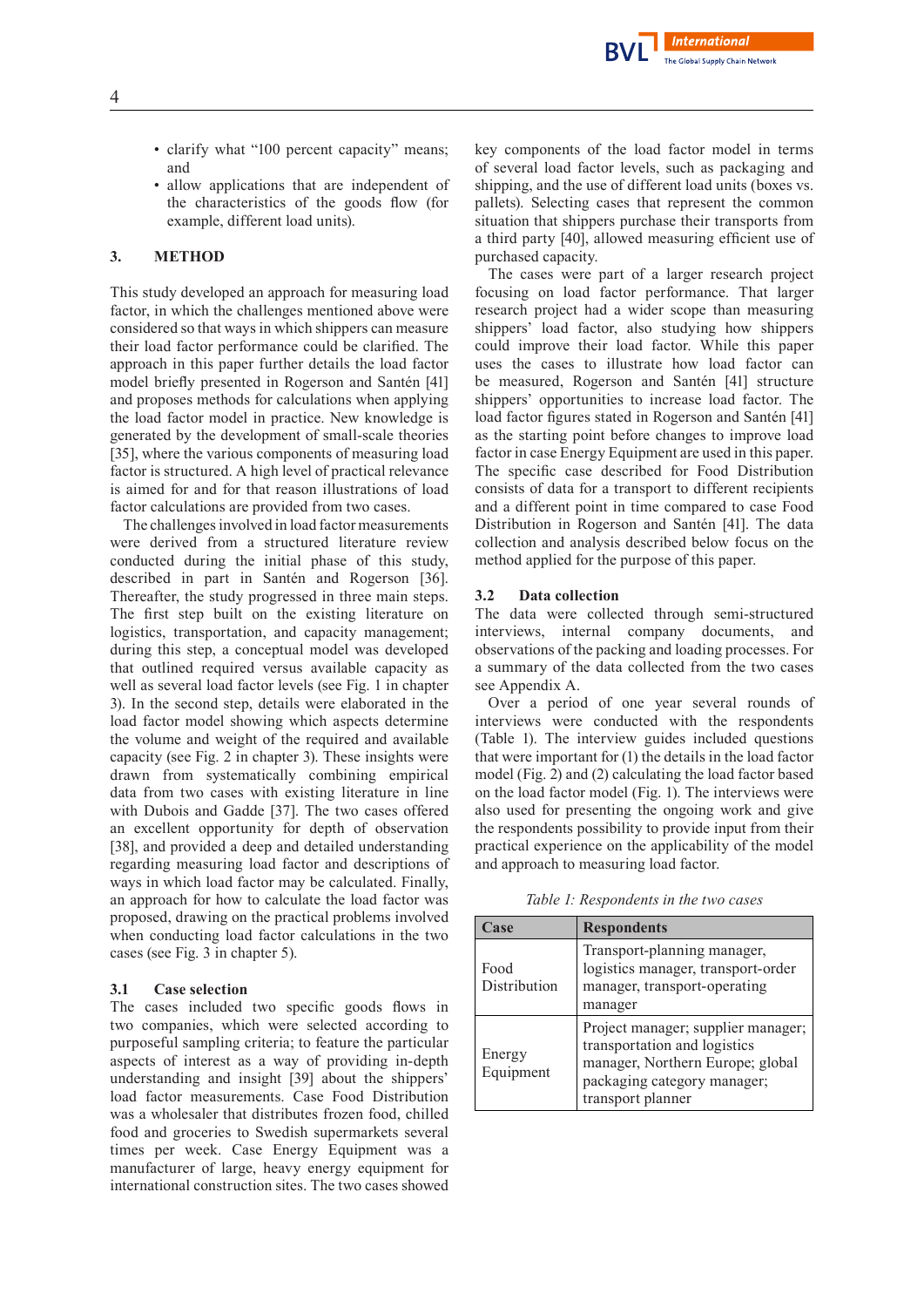**International** 

Further, internal company documents on the transport and load data were collected and observations also served a major role. In both cases, an initial observation provided an overview of the situation of the company's packing and loading activities. For the Food Distribution case, a second observation showed more details and examined specific aspects that had been identified from interviews to determine required and available capacity for the specific goods flow to be measured. The investigators used an observation protocol and took photos of the activities that they examined in the study. In both cases load factor was measured at the point of departure of a specific outbound goods flow, for case Food Distribution from the central warehouse and in case Energy Equipment from the manufacturing site.

#### **3.3 Data analysis**

To describe how load factor could be measured, those aspects that determine load factor were identified in an iterative process combining (1) calculations of load factor performance according to the structure in Fig. 1, and (2) reflections on how to derive the load factor figures.

The aspects were derived from the data collected in the two cases as well as previous literature, and were sorted according to whether the aspects determined required and available capacity resulting in the more detailed model (Fig. 2).

The load factor was calculated in the two cases for two load factor levels (packaging and shipping) as well as the overall level (see Fig. 1). The required and available capacity were calculated in volumetric terms, since volume was identified as constraining the maximum load in both cases. Quantitative data based on internal documentation, interviews, and observations were used for the calculations. The applied methods for deriving required and available capacity in the two cases illustrate necessary estimations and simplifications when calculating load factor in practice.

#### **3.4 Research quality**

Tables and figures showing the calculations, load factor performance, and the load factor model for each case were discussed with three respondents from each case for verification. The quantitative data as well as method used for calculating the load factor was also discussed on more than two occasions with the two respondents who had provided the quantitative data used for the calculations. The framework was presented at several workshops with industry participants, which allowed the researchers to acquire feedback on the usefulness

of the model and the method for calculating load factor. The responses from these workshops indicated that the model was indeed transferable to contexts beyond the two cases that were examined in this study.

#### **4. THE LOAD FACTOR MODEL**

In response to the challenges addressed in chapter 2, a first step is to be able to describe shippers' load factor at several system levels in volume and weight. To do so, this chapter presents a load factor model (Fig. 1), drawing on a model briefly presented in Rogerson and Santén [41]. This chapter elaborates on the model, providing more details and also placing it in the context of logistics and transport systems. It further explains the details with regards to aspects determining required and available capacity (Fig. 2). The model and its components are described in this chapter with the literature underpinning the descriptions. Illustrations of various aspects of measuring load factor in accordance with this model are provided from the studied cases (Table 2).

The definition of load factor used in this paper, which builds on the definition of vehicle loading proposed by McKinnon and Ge [7], is the ratio of the load carried (required capacity) to the maximum load that could have been carried (available capacity). The model structures the load factor on different levels (packaging, shipping, vehicle and fleet) based on the balance between required and available capacity (see Fig. 1). The model's logic focuses on balancing the capacity required for the goods to be transported with the capacity available to transport the goods. The model distinguishes between logistics and transportation systems, as described by Woxenius and Sjöstedt [42], such that the logistics system is the shipper's system when outsourcing transport and the transport system concerns the shipper's management of its own transport operations or those of transport providers. The scope of this paper is to translate the general definition of load factor into a definition from a shipper's operational perspective when outsourcing transport, i.e. the logistics system in the model. Since all load factor levels will influence the efficiency of the transport operations as a whole it is also important for shippers to be aware of the load factor in the larger system levels, i.e. the transport system. Therefore, the logic of the different load factor levels in both the logistics and the transport system is described in this chapter, while the cases focus on shippers measuring their load factor (in the logistics system). A detailed approach regarding the transport system is addressed as an issue for further research, see Ch. 7.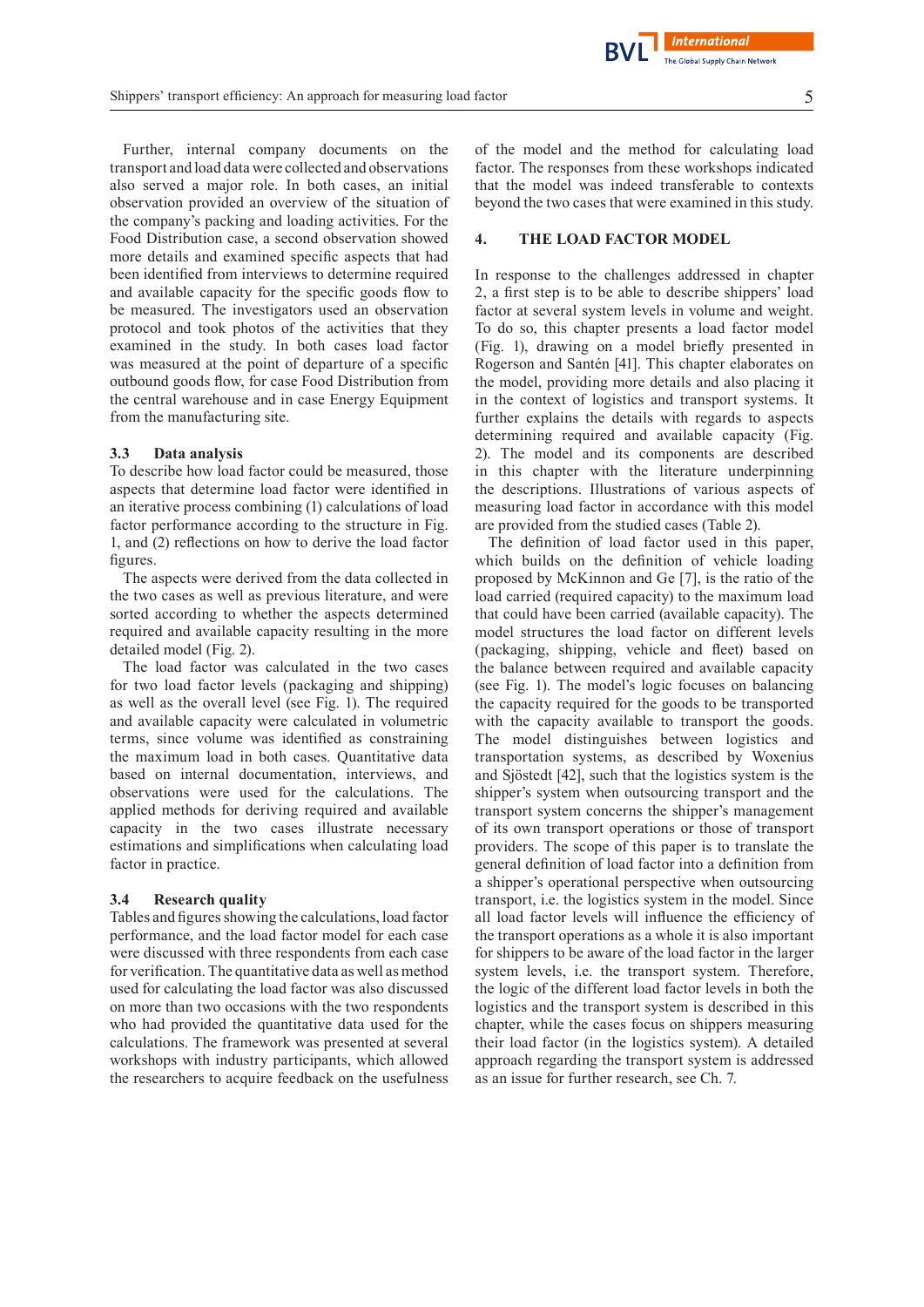



*Figure 1: The load factor model*

# **4.1 Balancing required and available capacity**

Required and available capacity can be measured using volume and/or weight to calculate a ratio of how well the available capacity is utilised. Often, it is useful to measure the dimension (i.e. weight or volume) that constrains the maximum load [cf. 16]. However, to achieve a perspective on the load factor that encompasses both weight and volume, the load factor model can be used to calculate both individually. A high load factor is achieved when the required and available capacities are balanced in terms of volume (length \* width \* height) and/or weight.

The model can be used to compare both actual required capacity and available capacity in a specific time period and estimated required and available capacity for a future period. The period can be short (e.g. a particular delivery or deliveries during a day) or long (e.g. deliveries over the course of a month). It is important for the time period being measured to be clear.

#### **4.2 The load factor levels**

A number of different load factor levels exist: packaging level (1, 2, …, n), shipping level, vehicle level and fleet level. To achieve a comprehensive understanding of the load factor performance, it is important to consider the balance between the required and the available capacity on all load factor levels. For example, measuring only the vehicle level could give an impression of high performance, even if the vehicle is loaded with nearly empty boxes. The number and types of levels that exist in a given shipper's system may vary depending on the situation and the type of contract. For example, a manufacturing company will have different packaging levels than a distributor, and the shipping level can either be a share of a vehicle

(if purchasing LTL) or one or several vehicles (if purchasing FTL).

At a packaging level, the required capacity is the load to be packed, and the available capacity is the load unit into which the load will be packed. Several packaging levels are possible, which previousliterature has described as primary, secondary and tertiary [43] or in terms of containers, roll cages, pallets, boxes and similar items. For example, Samuelsson and Tilanus [32] include a box load factor and a pallet load factor as partial-capacity efficiencies in a less-thantruckload (LTL) distribution system. In our model, we denote packaging levels using the numbers 1 to n; therefore, Samuelsson and Tilanus' [32] example translates as products loaded in a box at packaging level 1 and boxes loaded at a pallet at packaging level 2. Individual shippers can decide which load factor levels are relevant to measure in their systems. For example, if products are delivered to a shipper from their supplier in their primary packaging, and the packaging is never broken before packing the items on pallets to prepare for shipments to the shipper's customers, level 1 packaging (products in their primary packaging) is outside the shipper's own responsibility. Instead, the load factor at the second (and larger) packaging level(s) can be influenced more directly by that particular shipper, and thereby their primary focus.

At the shipping level, the required capacity is the load to be shipped (i.e., goods leaving the shipper), and the available capacity is the purchased capacity for the load. The shipping level is more aggregated than the packaging levels. The load to ship is the sum of packaging level n and can also include the load resulting from other packaging levels. For example, a wholesaler with a large product range can ship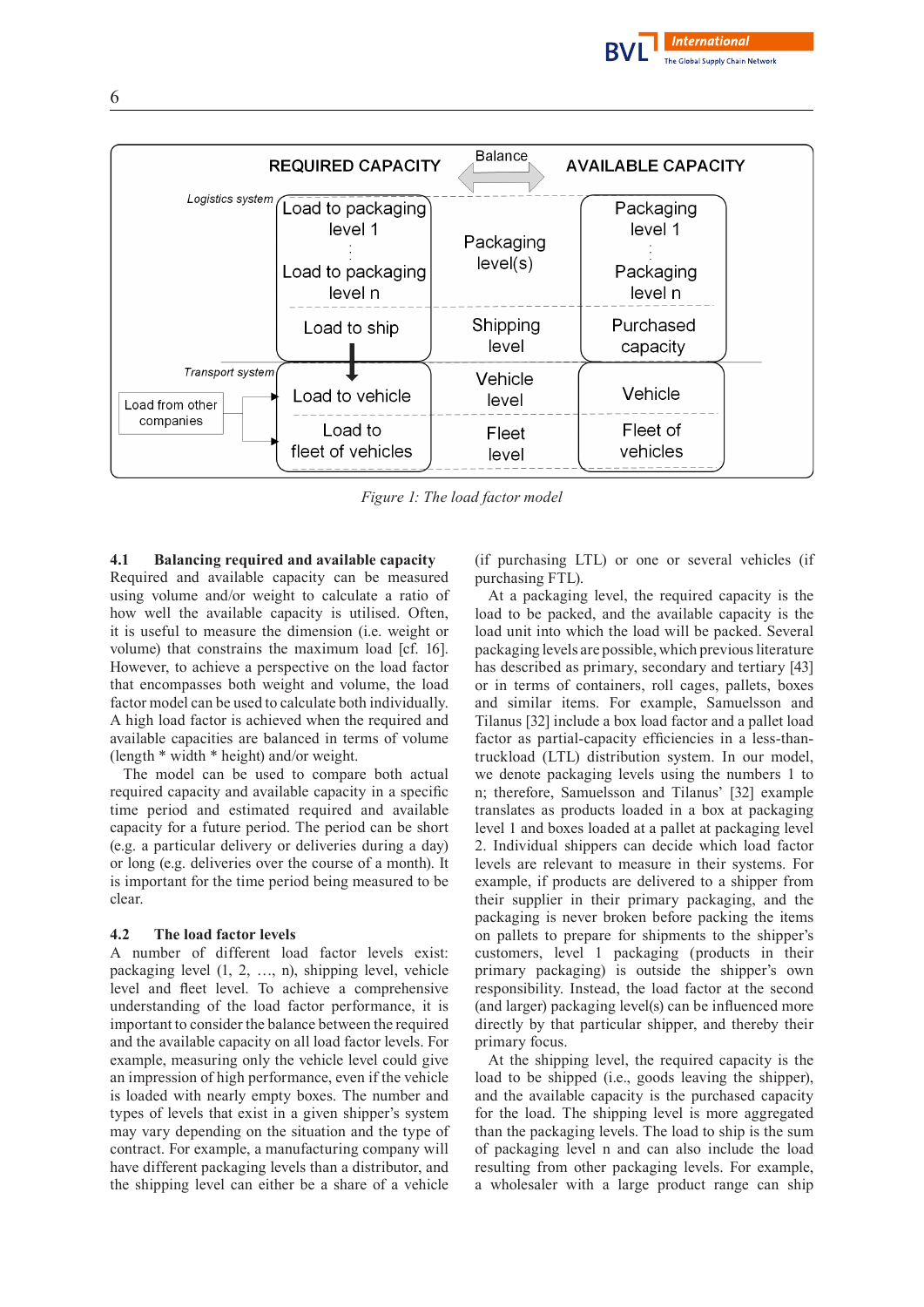**International** The Global Supply Chain Network



*Figure 2: Determining required and available capacity*

items comprising both products packed on pallets (level 2) and other (bigger) products packed in their own packaging (level 1) and loaded directly onto the purchased capacity. The purchased capacity is of interest to a shipper outsourcing freight transport. In the model, purchased capacity can be smaller than a vehicle (less than a truckload), a vehicle (a full truckload) or several vehicles, depending on what is purchased. Available capacity for shippers purchasing full truckload services is the capacity of the whole vehicle, while available capacity for shippers purchasing less than a truckload of services is the purchased share of the vehicle (e.g. a specific number of pallets). When purchasing less than a truckload of service, the shipper measures its share at the shipping level, not at the vehicle level. The load from one shipper may be consolidated with goods from other companies in the case of less than a truckload of services, and such consolidation is organised by the transport provider [44]. In such situations, the vehicle- and fleetlevel load factors are considered to fall outside the scope of the shipper's load factor measurements.

At the vehicle and fleet levels, the required capacity is the load to be shipped on one or several vehicles, and the available capacity is the vehicle(s) available for the load. This level is included in the shipper's system if the shipper manages the transport (i.e. owns his or her own vehicle) or if the shipper coordinates its goods with goods from other shippers (i.e. without help from transport providers).

## **4.3 Determining required and available capacity**

This section describes the aspects that determine required capacity and available capacity, which must be considered when calculating load factor. See Fig. 2 for the aspects determining required and available capacity. The studied cases illustrate aspects determining required and available capacity (Table 2).

#### 4.3.1 Determining required capacity

Required capacity is the volume or weight of the load at each load factor level (packaging levels 1 to n, shipping level, vehicle level, and fleet level). The

volume and weight of the load are determined by order details, item characteristics, number of items, and possibilities for combining items (where an item is a product or packed load unit). The load (at each load factor level) comprises one or more items. An item at a higher load factor level can be a load unit used at a lower load factor level (e.g. a box). This unit is the available capacity at the packaging level, but an item to load at the next level.

Items can be combined in different ways [e.g. 45]. Which items can be combined is determined by the order details (e.g. order size, delivery time, delivery address, delivery frequency and shipment consolidation) [46], meaning for example that a specific load unit can only contain items to the same delivery address [27]. Further, how items can be combined depends on their characteristics in terms of shape [e.g. 45], sensitivity [e.g. 44], stackability (i.e. if items can be stacked on top of one another) [e.g. 45, 47] and density [e.g. 48]. For examples, see case descriptions in Table 2.

#### 4.3.2 Determining available capacity

Available capacity is the volume or weight available in load units (at each load factor level) for a given load. The available capacity in terms of volume is the inner dimensions of the load units at each load factor level (packaging, shipping, vehicle and fleet) for the number of load units. Similarly, the available capacity in terms of weight is the weight available for the load. The volume and weight available for a load unit are determined by the type of the load unit: which load unit is used (the size), what equipment exists in the load unit (e.g. cooling equipment), and the material of the load unit. The equipment may use up space or weight thus reducing the available capacity for packing or loading items and resulting in less available capacity. The material of the load unit may determine the weight it can carry. The material of the load unit protects the contents, for example, during packaging [49]. A protective packaging material may reduce the need to protect the product inside the packaging. In case Energy Equipment boxes were designed to protect the goods well, see Table 2.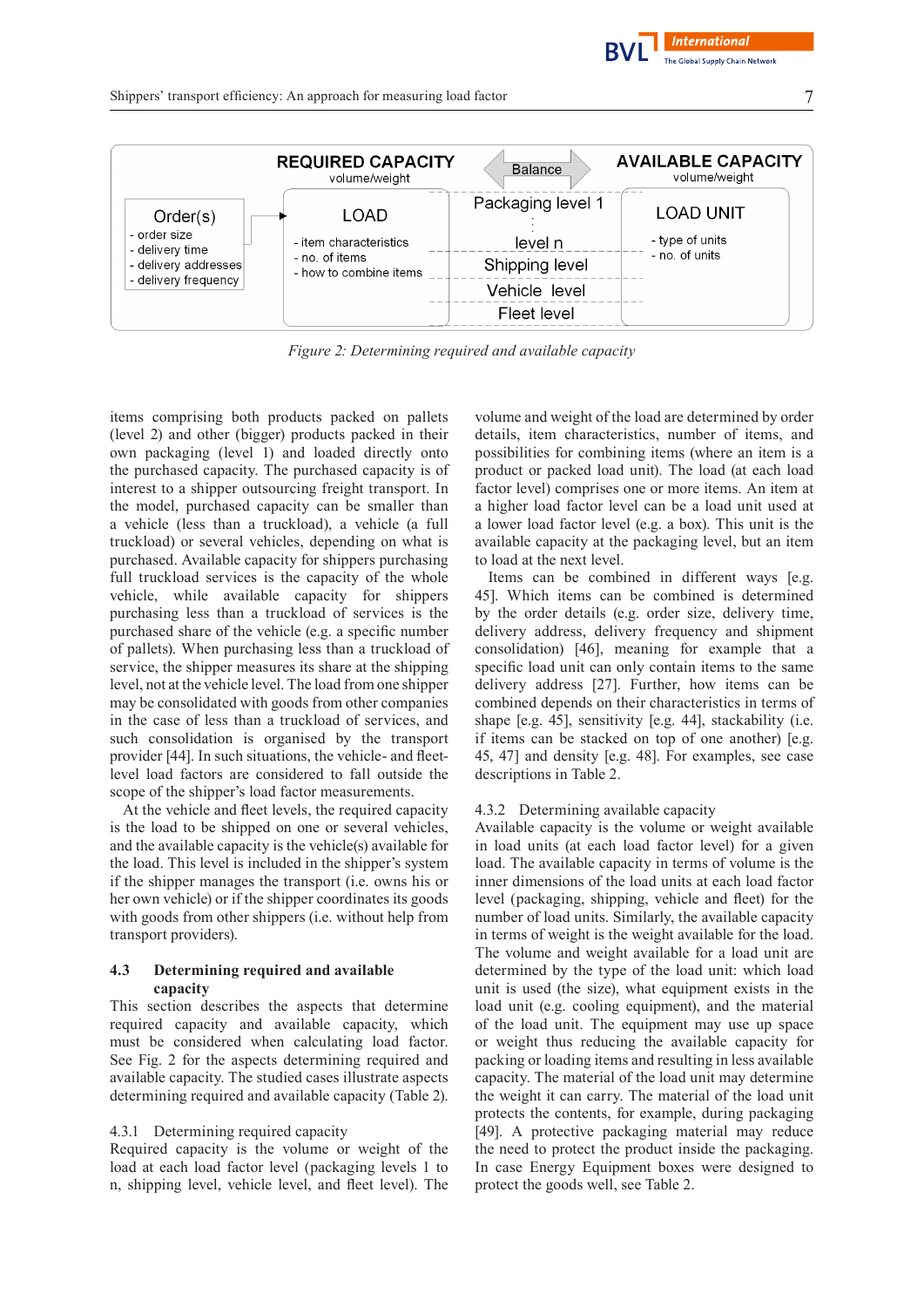

| Table 2: Aspects determining load factor, examples from cases |  |  |  |  |  |
|---------------------------------------------------------------|--|--|--|--|--|
|---------------------------------------------------------------|--|--|--|--|--|

| <b>Packaging level</b> |                                                                                                                                                                                                                                                                                                                                                                                                                                                                                                                                                                                                                                                                                                                                                                                                                                                                                                                                                                         |  |  |
|------------------------|-------------------------------------------------------------------------------------------------------------------------------------------------------------------------------------------------------------------------------------------------------------------------------------------------------------------------------------------------------------------------------------------------------------------------------------------------------------------------------------------------------------------------------------------------------------------------------------------------------------------------------------------------------------------------------------------------------------------------------------------------------------------------------------------------------------------------------------------------------------------------------------------------------------------------------------------------------------------------|--|--|
| Required<br>capacity   | Food Distribution: 3,450 products to 3 shops were packed in layers on standardised EUR-<br>pallets. Item characteristics of particular relevance for how the items could be positioned<br>and oriented were shape and sensitivity to damage and temperature. Some products had<br>irregular shapes, resulting in packing loss (air). Items sensitive to damage (e.g. crisps) could<br>not support heavy products on top. Items were allocated to different pallets depending on<br>temperature regimes (e.g. frozen food, chilled food and groceries).<br>Energy Equipment: 530 items (18 large) were combined, taking into account sequence<br>of unpacking, shape and risk of damage. The sequence of unpacking determined which<br>products could be packed in which boxes. Many products had irregular shapes (e.g. legs<br>protruding in one direction), resulting in packing loss (air). Risk of damage resulted in extra<br>packaging material inside the boxes. |  |  |
| Available<br>capacity  | Food Distribution: 69 standardised EUR-pallets were used. Volume possible to load was<br>determined by the length, width and height of the pallets. The height limit (1.25 m excl.<br>pallet) allowed double stacking and unloading at the recipients.<br>Energy Equipment: 21 customized boxes were available for loading goods. The size of each<br>customized box was adapted to the size of the items to be packed inside. The boxes were<br>designed to protect the goods, i.e. through stiff and strong material, which also made it<br>possible to double stack large boxes on the shipping level.                                                                                                                                                                                                                                                                                                                                                               |  |  |
| <b>Shipping level</b>  |                                                                                                                                                                                                                                                                                                                                                                                                                                                                                                                                                                                                                                                                                                                                                                                                                                                                                                                                                                         |  |  |
| Required<br>capacity   | Food Distribution: 69 packed pallets were loaded onto a large truck combination (vehicle<br>and trailer). Some pallets were easy to stack (level); other pallets were uneven and could not<br>support stacking. To avoid products being crushed (e.g. crisps) certain pallets could only<br>be loaded as a top layer. Pallets were allocated to different zones in the truck depending on<br>temperature regimes (e.g. frozen food, chilled food and groceries).<br>Energy Equipment: 21 boxes of varying size were loaded onto vehicles. Large boxes were not<br>always possible to stack or position in one direction, e.g. if the height of two boxes stacked<br>on top of one another was greater than the space available inside the vehicle.                                                                                                                                                                                                                      |  |  |
| Available<br>capacity  | Food Distribution: A large truck and trailer combination with capacity for loading 96 double<br>stacked pallets $(48+48)$ . The equipment in the vehicle (i.e. the cooling equipment, internal<br>walls to separate different temperature zones and a fork lift for unloading goods) reduced the<br>available capacity by 2 m <sup>3</sup> to 94 pallets (135 m <sup>3</sup> ).<br>Energy Equipment: 8 vehicles were available, each capable of loading $65 \text{ m}^3$ of goods.                                                                                                                                                                                                                                                                                                                                                                                                                                                                                      |  |  |

Different types of load units exist, and these have different available capacities in terms of load volume and weight (e.g. type of truck [50] or pallets [47]). Load units that are customised (specialised) to a specific purpose may be adjusted to the dimensions of the planned content (required capacity), in [27] called a dimension adjustment strategy. Standardised load units, on the other hand, can be used for many purposes and have specific dimensions. The number of load units is related to the type of load unit selected: one unit with a large capacity or several units with smaller individual capacities. The different type of load units and their respective capacity are exemplified in cases, see Table 2.

## **4.4 Interaction between various levels in the load factor model**

Load factor measurements must consider all levels. Measuring the load factor of only one level, says nothing about the load factors on the other levels and may, therefore, be misleading. For example, the box on the first packaging level may have a high load factor, while the next packaging level has a low load factor due to difficulties in combining units on the pallet. Furthermore, on the second packaging level, the pallet can be fully loaded with boxes, even if the boxes themselves have a low load factor (unoccupied capacity).

The interactions among load factor levels reflect the connections among load factor levels and how available capacity at a lower level affects required capacity at a higher level. The packed load unit at a lower level becomes an item in the load at the next level, but at the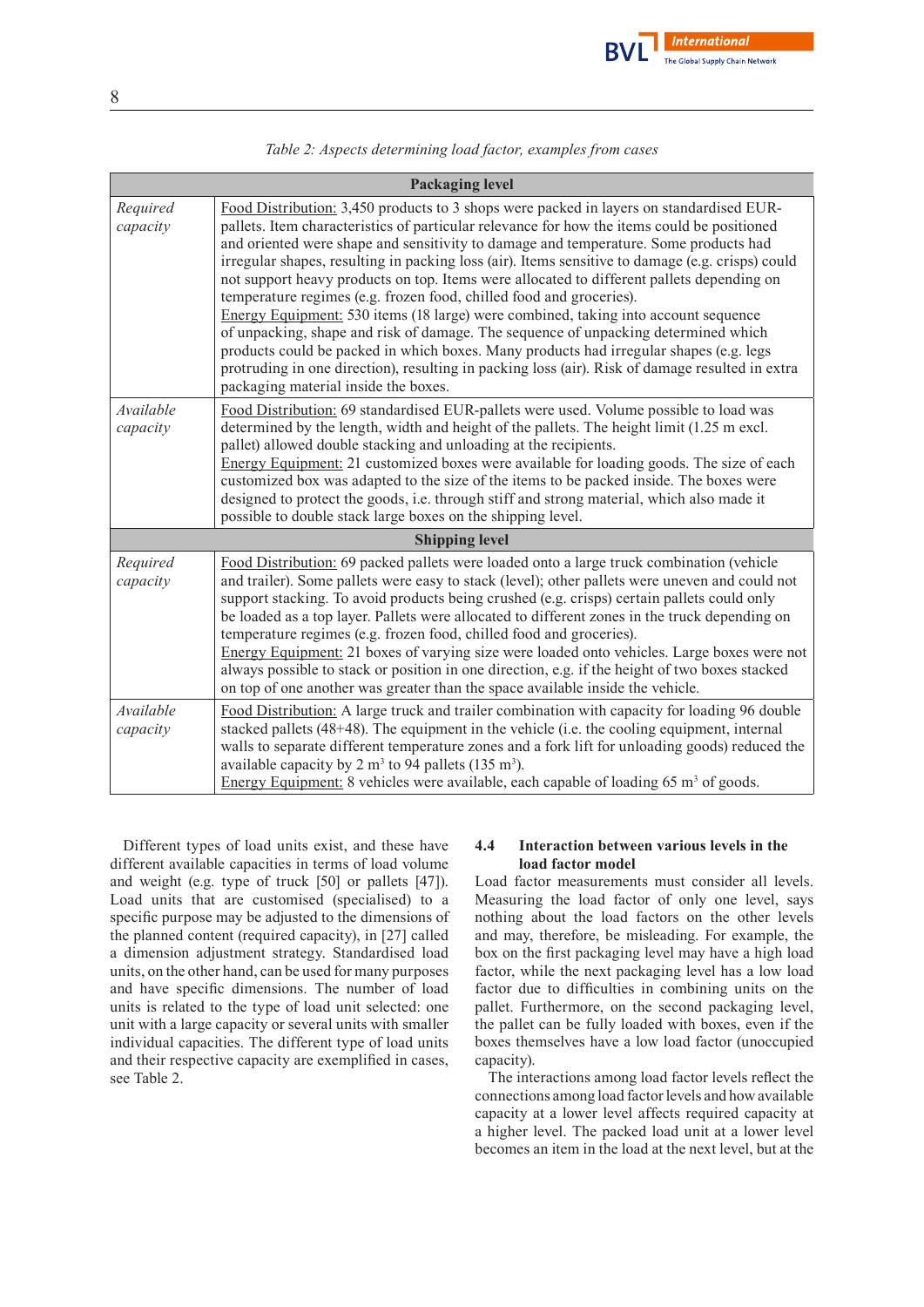next level, the required capacity (in volume) is based on the outer dimensions of the packaging, rather than the inner volume of packaging that is the basis for the available capacity.

Further, measuring load factor at each load factor level must be complemented with an overall measure of load factor. This overall measure compares the required capacity at the lowest load factor level with the available capacity at the highest load factor level. The overall measure indicates how much of the volume or weight is used by the smallest loading units (often products) and unused capacity refers to both the volume and weight of the load unit and the space left unused when packing and loading items on each level.

In addition to the overall load factor measure and the measures at each load factor level mentioned above, a complementing measure is the ratio between the available capacity at one packaging level and the required capacity at one higher load factor level [cf 24]. This measure facilitates an understanding of how much of the packaging is available for packing/ loading goods, such that a high number means that the packaging material takes up little space.

## **5. APPROACH FOR CALCULATING THE LOAD FACTOR**

In this chapter, an approach for calculating load factors from the perspective of a shipper is presented. The approach is a stepwise guide for how to use the load factor model and the aspects determining required and available capacity when calculating load factor in practice. The calculation method needs to be adapted to the specific situation in the company, e.g. regarding availability of data, and thereby it is important to measure in a structured way and to be transparent about the basis of the calculations (so the load factor numbers are not misinterpreted). Calculating load factor in the two studied cases illustrates the use of the approach and the calculation methods proposed . The approach is summarised in Fig. 3.

First, the system in which the load factor should be measured is defined. To facilitate a complete evaluation of the load factor, both weight and volume (or, alternatively, the dimension[s] constraining the load) are calculated. Furthermore, the time period for measuring the load factor is decided. For example, the load factor can be calculated for each departure, each day, each week or each month. Further, the load factor levels in the measured system must be identified.

As a second step, for each load factor level, required and available capacity, respectively, are calculated.

Define the system in which to measure load factor  $\mathbf{1}$ 

(a) Calculate both weight and volume or identify the measure (weight or volume) that constrains the load factor and calculate that measure (b) Decide the time period for which to measure load factor, for example one departure, one day, one week, five days.

(c) Identify load factor levels.

- For each load factor level, calculate required and  $\overline{\phantom{a}}$ available capacity respectively.
- Calculate the load factor for each load factor level (the  $\overline{3}$ ratio between required and available capacities) and the overall load factor (the ratio between the smallest required capacity and the largest available capacity).

*Fig. 3 Approach for calculating load factors*

Calculation difficulties stem from what data is available. As pointed out in Gudehus and Kotzab [27] many companies do not register or update such data. Two different calculation methods for required and available capacity are described in Table 3.

The two methods to calculate required capacity are: (a) summarising the weight or volume of all individual items and (b) measuring the weight or volume of the items after they have been combined. The most appropriate method depends on the availability of data. As explained earlier the required capacity is the volume or weight of the load to be packed/loaded. In an ideal world calculation of required capacity would involve summarising the weight or volume of individual items (method a). However, data regarding individual weight or volume may not be available in the company's system. As the load to be packed/loaded may consist of various items, it could involve much work to measure each individual item. Simplifications may therefore be necessary. As an example, in case Energy Equipment odd-sized items at the packaging level were calculated as a box (the maximum width multiplied by the maximum length of each item) since this was the volume information available in the company's systems. Further, when method a (summarising the weight or volume of all individual items) is used, volume calculations must consider how the items are combined. Item combinations may be limited by item characteristics, such as shape, size, weight, stackability and sensitivity. Odd-shaped items may be impossible to combine on a load unit without some air between the items. Simplifications may be necessary when there are difficulties obtaining data on these characteristics.

**International**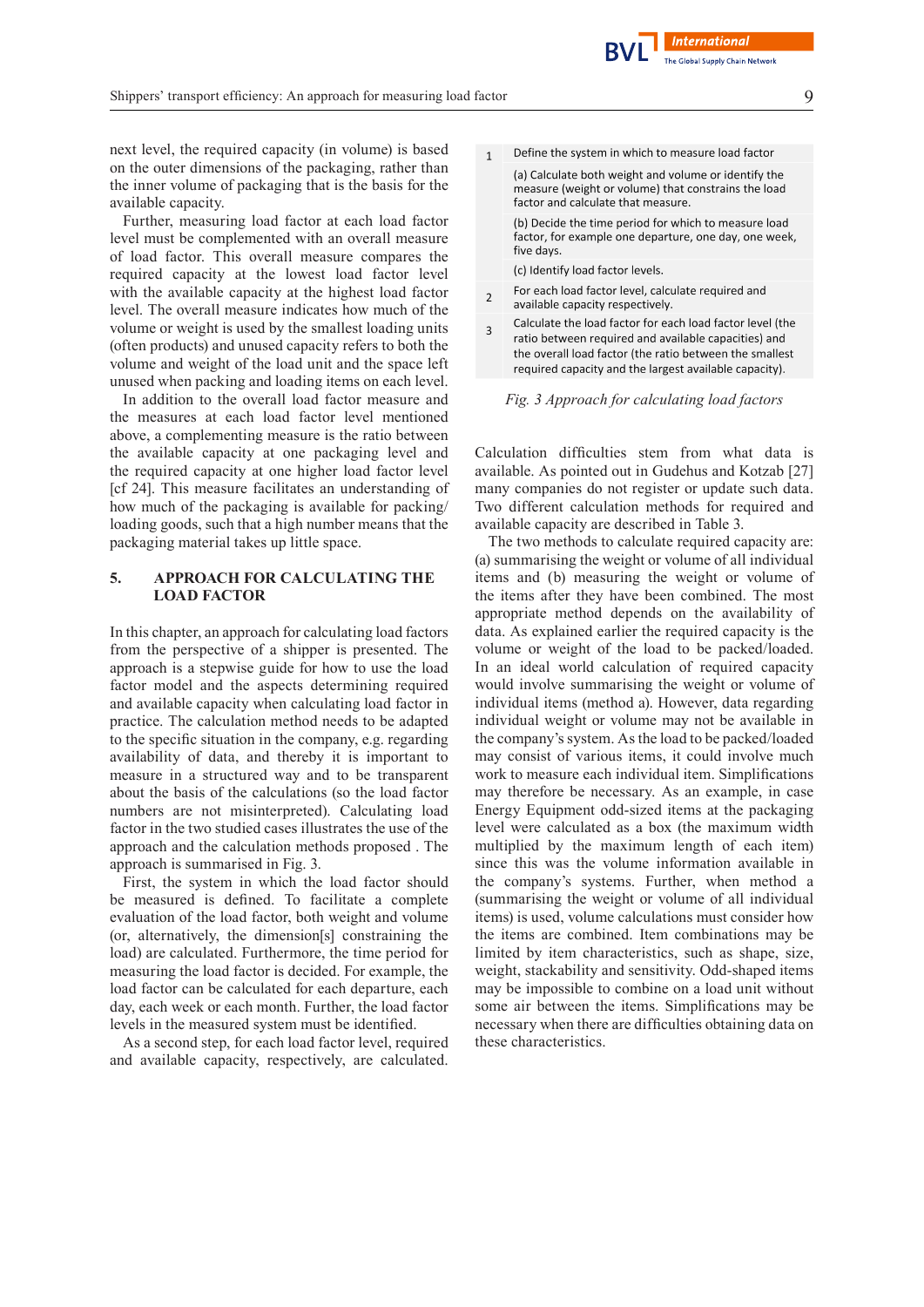

| <b>Calculation</b>    | <b>Method</b>                                                     | <b>Notes</b>                                                                                                                                                      |
|-----------------------|-------------------------------------------------------------------|-------------------------------------------------------------------------------------------------------------------------------------------------------------------|
| Required<br>capacity  | (a) Summarise the<br>weight or volume of<br>individual items      | Possible simplification: Calculate odd-sized items as a box<br>(maximum width multiplied by maximum length of the item).                                          |
|                       | (b) Measure weight<br>or volume after items<br>have been combined | Possible simplification: Subtract empty space<br>after items have been packed/loaded                                                                              |
| Available<br>capacity | (a) Use maximum<br>weight/volume the<br>load unit can carry       | Possible simplification: Regarding maximum packing height on<br>pallets, use for example average height to which pallets are packed<br>in the specific situation. |
|                       | (b) Use inner<br>dimensions                                       | Note that weight/volume taken up by equipment has to be<br>deducted.                                                                                              |

*Table 3: Examples of calculation methods*

If data on individual items are not available and difficult to obtain, an alternative method (method b) is to measure the weight or volume after items have been combined. For volume, required capacity is calculated using the outer dimensions (i.e. length, height and width). For weight, total required capacity is measured, meaning that everything that is loaded into the load unit at the load factor level must be measured. For example, when measuring load factor at the shipping level, a load unit (e.g. a pallet) at the packaging level must be included. However, at the packaging level, if measuring after the items have been combined, the load units (e.g. the pallet) weight or volume must be deducted, since the required capacity comprises the items to be put onto the pallet. When using method b, the unused space between the items on the load unit must be included in the required capacity. Further, it may be simpler to measure the volume not utilised inside a load unit. In case Food Distribution the required capacity at the shipping level was calculated by subtracting empty space in the truck after goods had been loaded inside the truck. Method b (measuring the weight or volume of the items after they have been combined) may also be necessary when data regarding packing and loading patterns are missing.

To evaluate the results of the packing and loading operation (i.e., the amount of unused space), data on both individual items (method a) and combined items (method b) can be compared. To be even more detailed, it would be possible to specify the weight/volume of the load units as part of required capacity on each load factor level (except the first level, which consists only of products). Such details would allow evaluating how much of required capacity consist of load units in relation to unused space and loaded items.

The two methods to calculate available capacity are: (a) use maximum weight or volume the load unit can carry and (b) use inner dimensions. The available capacity is the volume or weight that a load unit can carry. Volume can be calculated based on the inner

dimensions (i.e. length, height and width) of, for example, a box (method b), or based on the volume (i.e. length, height and width) that can be put on, for example, a pallet (method a). For weight, the available capacity is the maximum weight that can be put on the load unit, excluding the weight of the load unit itself. For example, the maximum load of a pallet is commonly 1,200 kilograms (although some variations exist), and the maximum volume is the size of the base of the pallet (e.g. 0.8 by 1.2 meters) multiplied by the height to which the pallet can be loaded (e.g. 1.5 meters, where the height may vary due to health and safety regulations). The maximum height of a closed load unit, such as a box, depends on its construction [27]. The maximum height to which a flat load unit can be packed or loaded is a design parameter, but restrictions regarding safety and stacking need to be considered [27]. Therefore data regarding the height to which a pallet can be loaded may differ between companies. It may also be difficult to obtain exact information regarding maximum pallet height. For example, the available capacity on a pallet in case Food Distribution was calculated based on the average height of the loaded pallets, excluding the height of the actual pallet. Further, the volume or weight of any equipment in the vehicle (e.g. bars for double stacking or walls for separating temperature regimes) reduces the available capacity and therefore needs to be deducted in the calculations. Such deductions should be transparent in order to be able to follow up space used by necessary equipment on board the vehicle. For example, for calculations in case Food Distribution the volume of inner walls in the vehicle separating temperature zones, and the volume of the fork-lift needed to unload the goods upon delivery, were deducted from available capacity in the truck.

It is important to note that the load factor levels are connected. For example, at the packaging level, the inner dimension of a box is the available capacity. At the next load factor level, the outer dimension of the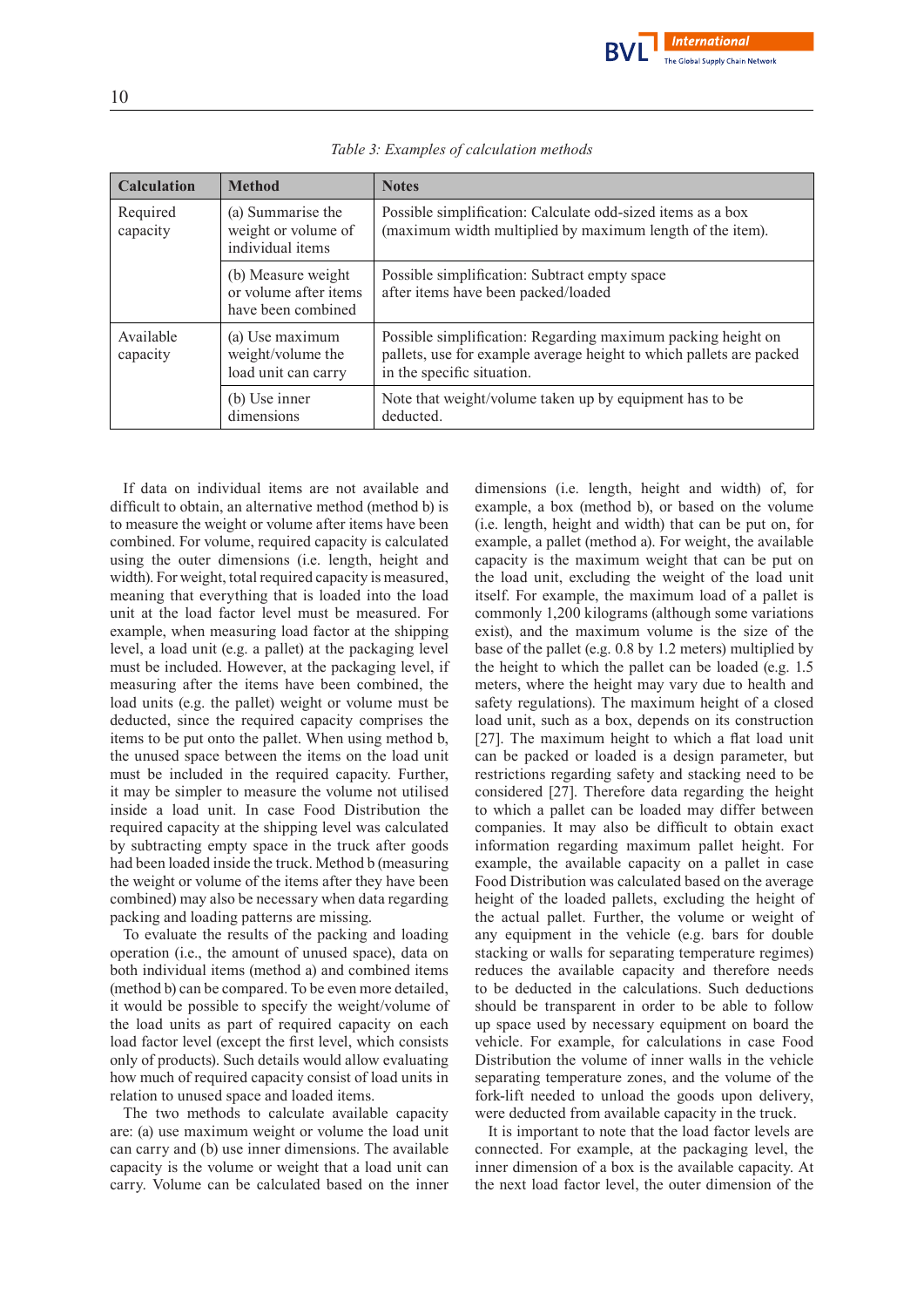

| <b>Results of load factor calculations</b> |                                                                                                                                                                                                                                                                                                                                                                                                                                                                                                                                                                                                                                                                                                                                                                                                                                                                                                                                                                                                                                        |  |  |
|--------------------------------------------|----------------------------------------------------------------------------------------------------------------------------------------------------------------------------------------------------------------------------------------------------------------------------------------------------------------------------------------------------------------------------------------------------------------------------------------------------------------------------------------------------------------------------------------------------------------------------------------------------------------------------------------------------------------------------------------------------------------------------------------------------------------------------------------------------------------------------------------------------------------------------------------------------------------------------------------------------------------------------------------------------------------------------------------|--|--|
| Case<br>Food<br><b>Distribution</b>        | Overall: 52% (70 m <sup>3</sup> /135 m <sup>3</sup> )<br>Packaging level: $84\%$ (70 m <sup>3</sup> /83 m <sup>3</sup> )<br>Shipping level: $87\%$ (117 m <sup>3</sup> /135 m <sup>3</sup> )                                                                                                                                                                                                                                                                                                                                                                                                                                                                                                                                                                                                                                                                                                                                                                                                                                           |  |  |
| Case<br>Energy<br>Equipment                | Overall: 49% (256 m <sup>3</sup> /520 m <sup>3</sup> )<br>Packaging level: $74\%$ (256 m <sup>3</sup> /347 m <sup>3</sup> )<br>Shipping level: 84% (435 m <sup>3</sup> /520 m <sup>3</sup> )                                                                                                                                                                                                                                                                                                                                                                                                                                                                                                                                                                                                                                                                                                                                                                                                                                           |  |  |
|                                            | <b>Packaging level</b>                                                                                                                                                                                                                                                                                                                                                                                                                                                                                                                                                                                                                                                                                                                                                                                                                                                                                                                                                                                                                 |  |  |
| Required<br>capacity                       | In case Food Distribution it was measured after the items had been combined on pallets. The<br>number was calculated based on the number of pallets (69) needed for the packed items. The<br>volume per pallet was based on the length $(1.2 \text{ m})$ and width $(0.8 \text{ m})$ of each pallet multiplied<br>by the estimated average height of a packed pallet (1.05 m excl. pallet). The height to which<br>pallets were packed was based on average figures from the shipper's internal documentation<br>and further validated with the transport planning manager and through on-site observations<br>of the specific goods flow. Estimations of packed pallets were used since volume data were<br>not available for individual items in the shipper's database. In case Energy Equipment it<br>was calculated by summarising the outer volumes of the 530 individual items. The volume<br>data was the simplified calculation of the items as a square box (available in CAD from the<br>shipper's internal documentation). |  |  |
| Available<br>capacity                      | In case Food Distribution the maximum volume of the pallets was calculated based on the<br>number of pallets (69), the dimensions of each pallet and the maximum allowed height of<br>1.25 m (excl. pallet). In case Energy Equipment the volume of the boxes was calculated by<br>summarizing the inner volume of all individual boxes.                                                                                                                                                                                                                                                                                                                                                                                                                                                                                                                                                                                                                                                                                               |  |  |
| <b>Shipping level</b>                      |                                                                                                                                                                                                                                                                                                                                                                                                                                                                                                                                                                                                                                                                                                                                                                                                                                                                                                                                                                                                                                        |  |  |
| Required<br>capacity                       | In case Food Distribution it was calculated by subtracting empty space from the available<br>capacity inside the truck after pallets were loaded. Empty space was estimated during<br>observation. In case Energy Equipment it was calculated by summarising outer volumes of<br>the boxes to load.                                                                                                                                                                                                                                                                                                                                                                                                                                                                                                                                                                                                                                                                                                                                    |  |  |
| Available<br>capacity                      | In case Food Distribution the volume inside the truck was calculated by multiplying the<br>inner dimensions of the vehicle and subtracting the volume taken up by equipment (internal<br>walls and a fork lift for unloading goods). In case Energy Equipment the volume available for<br>loading goods was calculated by multiplying the inner dimensions of the vehicle.                                                                                                                                                                                                                                                                                                                                                                                                                                                                                                                                                                                                                                                             |  |  |

|  | Table 4: Calculating load factor, examples from two cases |  |
|--|-----------------------------------------------------------|--|
|  |                                                           |  |

same box is the required capacity as the length, height and width of the item. In weight calculations, available capacity at the packaging level is the maximum weight that can be loaded onto the load unit. At the next load factor level, the actual weight of the load unit, including its load, is used to calculate the required capacity. For example, at the packaging level, the available capacity is the weight that can be put onto a pallet, excluding the weight of the pallet. Meanwhile, when calculating the required capacity on the shipping level, the weight of the pallet has to be included.

As a third step, the load factor at each load factor level and the overall load factor are calculated. The load factor at each load factor level is calculated by dividing the required capacity by the available capacity. To calculate the overall load factor, the smallest required capacity is divided by the largest available capacity, resulting in a figure of how much weight/volume is occupied by the smallest items. For the overall load factor, unused capacity consists of both the volume/weight of the load units and air between items when combining them, which can be derived from detailed figures of required capacity. This unused capacity can be divided into necessary (e.g. load unit) or unnecessary (e.g. air), using detailed figures from the calculations.

The result from the load factor calculations in the two cases as well as the details from the calculation methods are described in Table 4.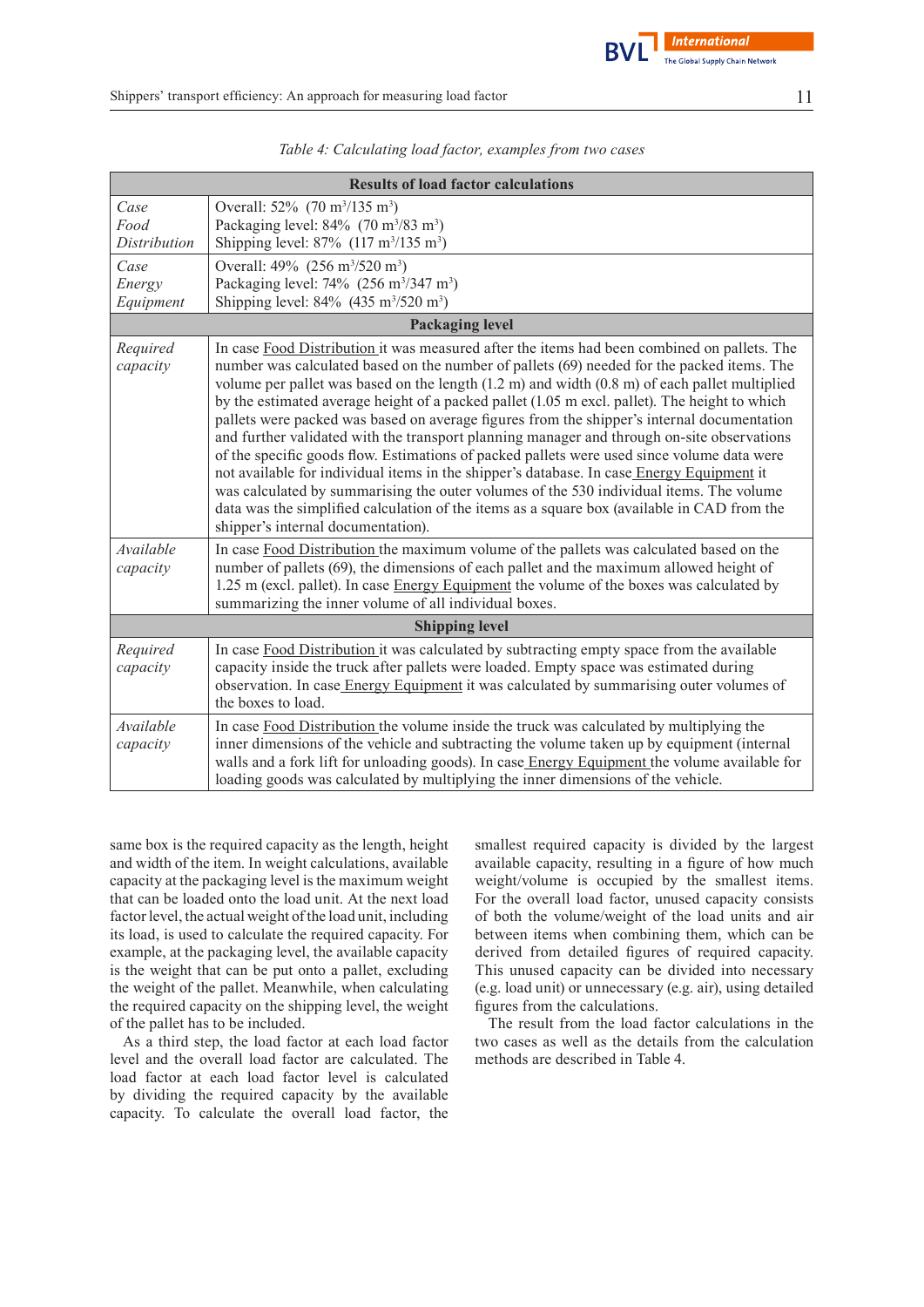

## **6. DISCUSSION**

This paper focuses on load factor measurements from a shipper's operational perspective. Previous research has described load factor measures in general terms, while this paper takes a detailed approach. Building on the load factor definition used by McKinnon and Ge [7], compared to previous research, the approach for measuring load factor presented in this paper uses a load factor model that includes several load factor levels. Using several levels broadens the load factor concept (which, in much of the previous research, has focused on vehicle utilisation [e.g. 5, 8, 51] or one level at a time [e.g. 27]). The main argument for measuring load factors at several levels is that measuring only one level can be misleading, since such an approach does not offer information on the performance of other levels. There are interactions between the levels, for example, how items are packed on the pallet (packaging level) influences the possibilities to stack them on the vehicle (shipping level). Thereby, in order to avoid sub optimisations, several load factor levels need to be taken into account. Compared to Samuelsson and Tilanus' [32] capacity efficiency framework (including both pallet and box levels) and Santén's [33] packaging, loading and booking efficiency, the load factor model in this paper can be adapted to different shippers' systems with regards to how many levels to include, what constitutes required and available capacity at each load factor level and has a clear distinction between required and available capacity at each level. Further, the load factor model pinpoints which levels are included in the shipper's system as well as the transport system. Further, an overall load factor measure is included in this paper, which facilitates an understanding of how much of the volume or weight is used by the smallest loaded units (often products) in relation to purchased capacity.

The proposed approach to calculate load factor outlines specific steps for calculating load factor and, in particular, describes methods to calculate required and available capacity. The approach is valuable since a standardised method of measuring load factors is lacking, where earlier studies have followed different interpretations of what aspects should be included. The presented approach to calculate load factor provides additional suggestions regarding necessary simplifications and the need to account for equipment, compared to Gudehus and Kotzab [27]. Furthermore, where most previous literature tends to consider only weight (e.g. [5]) and, occasionally, volume (e.g. [24]) in load factor measurements, our approach includes both.

The two methods described for calculating required and available capacity clarify the required data, including decisions regarding the level of detail in the data. To avoid inconsistencies in the calculations, such as whether the load unit is included in the load or not [8], the proposed method for calculating the load factor provides details regarding how to conduct consistent calculations. In particular, this clarification is supported by the illustration of volumetric load factor calculations in the cases, since the volume of goods is generally more difficult to measure than their weight [8]. The level of detail depends on accessto data and the time available to collect data, and estimations may be necessary. However, calculating load factors for many shipments may require greater simplifications than the examples provided in this paper. Such applications and simplifications should be studied in more detail. Furthermore, when interpreting the results, there should be an awareness of the potential uncertainties of the calculations (e.g. subjective judgements when estimating a load). Therefore, to achieve consistency in the measurement of load factors, details need to be transparent. Such consistency is necessary when evaluating current performance to identify potential for improvement, update the load factor after possible changes, and to benchmark.

Several avenues for further research open up related to the load factor model. The model structures load factor from a shipper's perspective, to be measured at the point of departure from the shipper. The cases show the use of the load factor model in two situations, which differed with regards to, for example, (a) type of products, (b) type of packaging and (c) purchased capacity.Further research could test the model in other situations, such as detailing measurement on smaller packaging levels and in different contract situations. Also, the application of the model to shippers using other modes of transport, such as sea, air and rail is relevant to study further.

Moreover, in order to achieve macro-level goals (e.g. environmental performance) it is important to widen the scope of the measurement, so that suboptimal solutions are not identified. First, the applicability of the load factor model for transport providers is of interest in order to understand efficiencies with regards to vehicle and fleet levels (when these are managed by the transport provider). Second, in a distribution round, the load factor will vary at each delivery point [52]; thus, the order of delivery and the transport distance must be taken into account. Therefore, future research would benefit from broadening the scope to include a vehicle's entire trip. Third, further studies into combining volumetric and weight-based load factor measures are of interest so that the most optimal load factor across fleets can be identified.

Measuring load factor is a step towards making improvements, for example improving packing strategies, as detailed in Gudehus and Kotzab [27], and having calculated the load factor, areas that are relevant to change can be identified [41]. In Rogerson and Santén [41] the idea of balancing required and available capacities is used to structure means for shippers to improve load factor according to changes to aspects determining respective capacities. Further research could study the application of the approach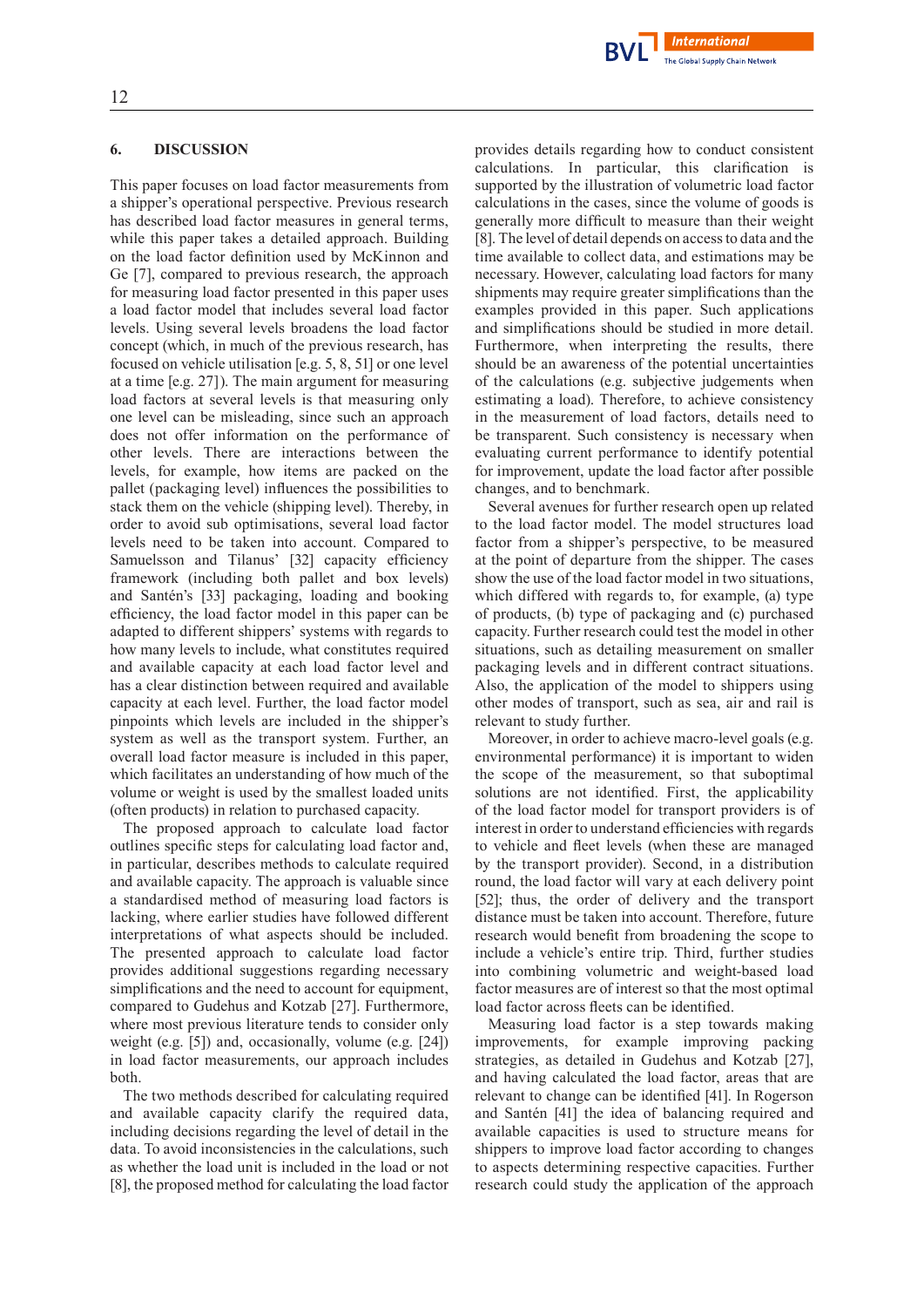to measure load factor in different shipper's contexts to evaluate how it could be used for following up on improvements.

## **7. CONCLUSIONS**

This paper presents an approach for calculating load factor: (1) define the system in which load factor should be measured; (2) calculate required and available capacity for each load factor level; and (3) calculate the load factor on each load factor level as the ratio of required to available capacity.

Taking a shipper's perspective, measuring load factor includes several levels (e.g. packaging and shipping). Measuring load factor at only one load factor level, such as the vehicle level, can significantly overestimate capacity utilisation, particularly if the load factors at other levels are low. To fully understand load factor performance, therefore, it is important to calculate both the overall load factor and the constituent load factor levels.

Methods for calculating required and available capacity are suggested, and offer guidance depending on what data that is available. Consistent and transparent calculations are important.

By using the approach for calculating load factors shippers can measure their load factor, and understand imbalances that exist, including at which levels their required and available capacities are imbalanced.

#### **Disclosure of potential conflicts of interest**

Conflicts of interest: The authors declare that they have no conflicts of interest.

# **REFERENCES**

- 1. European Commission (2011) White paper: Roadmap to single European transport area: Towards a competitive and resource efficient transport system. European Commission, Brussels
- 2. Helmreich S, Bonilla D, Akyelken N, Duh J, Weiss L (2010) Freightvision-Management summary IV revised version. Freightvision, AustriaTech, Vienna
- 3. Léonardi J, Baumgartner M (2004) CO<sub>2</sub> efficiency in road freight transportation: Status quo, measures and potential. Transportation Research Part D: Transport and Environment 9(6):451-464
- 4. Aronsson H, Brodin MH (2006) The environmental impact of changing logistics structures. International Journal of Logistics Management, 17(3): 394-415
- 5. Ülkü MA (2012) Dare to care: Shipment consolidation reduces not only costs, but also environmental damage. International Journal of Production Economics 139(2):438-446
- 6. McKinnon A (2015) Opportunities for improving vehicle utilization. In: McKinnon A, Browne M, Piecyk M, Whiteing A (eds) Green logistics: improving the environmental sustainability of logistics. Kogan Page Limited, Great Britain, United States
- 7. McKinnon AC, Ge Y (2004) Use of a synchronised vehicle audit to determine opportunities for improving transport efficiency in a supply chain. International Journal of Logistics Research and Applications 7(3):219-238
- 8. McKinnon A (2010) European freight transport statistics: Limitations, misinterpretations and aspirations. A report prepared for the 15th ACEA scientific advisory group meeting, Brussels, Belgium
- 9. Golicic S, Boerstler C, Ellram L (2010) Greening the transportation in your supply chain. MIT Sloan Management Review 51(2):46-55
- 10. Fawcett SE, Cooper MB (1998) Logistics performance measurement and customer success. Industrial Marketing Management 27(4):341-357
- 11. Gunasekaran A, Patel C, Tirtiroglu E (2001) Performance measures and metrics in a supply chain environment. International Journal of Operations and Production Management 21(1- 2):71-87
- 12. Zhu Q, Sarkis J, Lai K-h (2007) Green supply chain management: Pressures, practices and performance within the Chinese automobile industry. Journal of Cleaner Production 15(11– 12):1041-1052
- 13. Chow G, Heaver TD, Henriksson LE (1994) Logistics performance: Definition and measurement. International Journal of Physical Distribution & Logistics Management 24(1):17-28
- 14. Piecyk MI, McKinnon AC (2010) Forecasting the carbon footprint of road freight transport in 2020. International Journal of Production Economics 128(1):31-42
- 15. Lumsden K, DallariF,RuggeriR(1999)Improving the efficiency of the hub and spoke system for the SKF European Distribution Network. International Journal of Physical Distribution & Logistics Management 29(1):50-66
- 16. Simons D, Mason R, Gardner B (2004) Overall vehicle effectiveness. International Journal of Logistics Research and Applications 7(2):119-135
- 17. Lundin JF, Hedberg L (2012) A comparison of contract types for procuring trucking services: A case study of a large Swedish retailer. Transportation Journal 51(2):238-255
- 18. Gucwa, M, Schafer A (2013) The impact of scale on energy intensity in freight transportation. Transportation Research Part D 23:41-49

**International**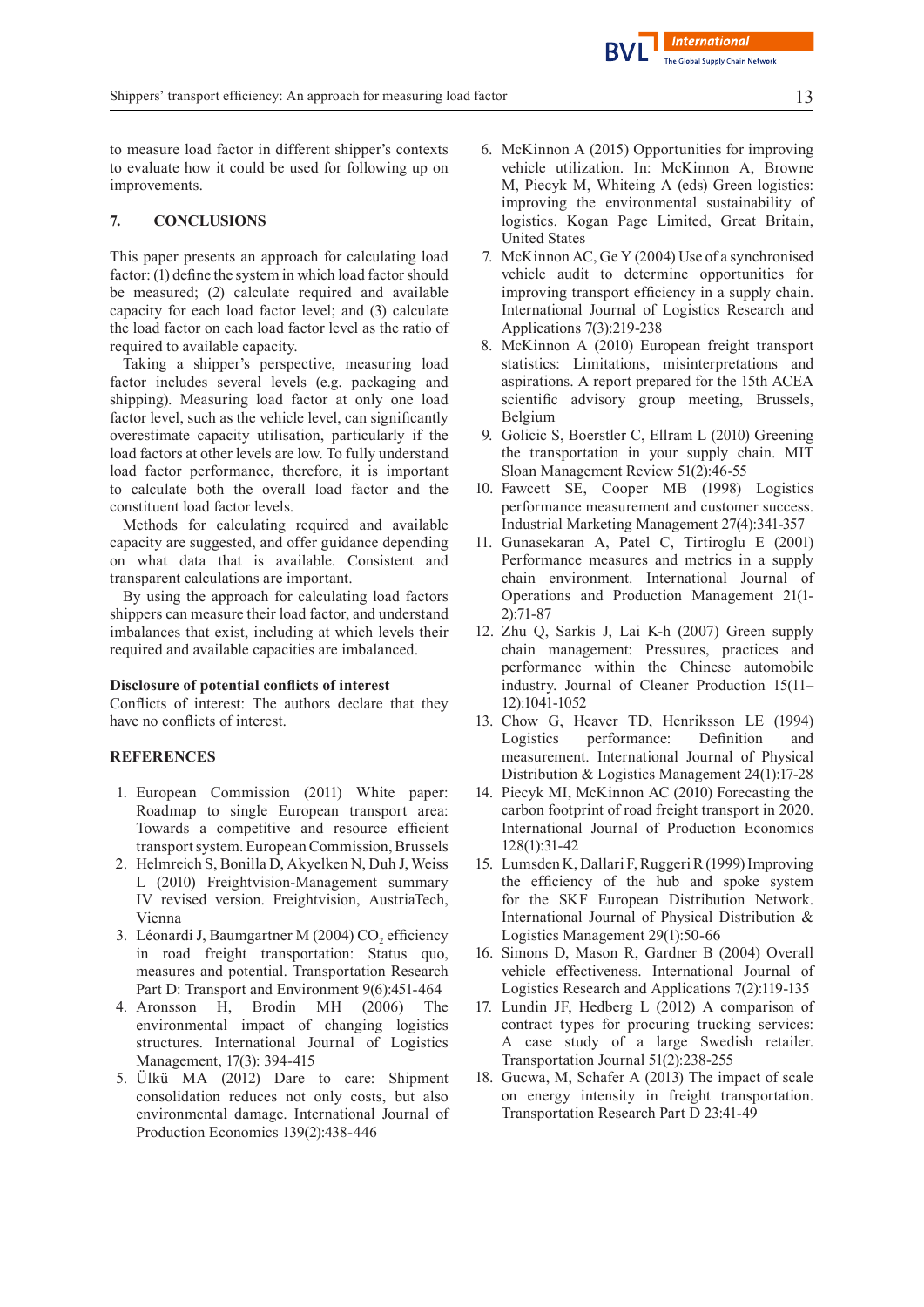

- 19. Eom J, Schipper L, Thompson L (2012) We keep on truckin': Trends in freight energy use and carbon emissions in 11 IEA countries. Energy Policy 45:327-341
- 20. Johansson OM (2006) The effect of dynamic scheduling and routing in a solid waste management system. Waste Management 26(8):875-885
- 21. Pahlén P-O, Börjesson F (2012) Measuring resource efficiency in long haul road freight transport. In: Töyli J, Johansson L, Lorentz H, Ojala L, Laari S (eds) Proceedings of the 24th Annual Nordic Logistics Research Network (NOFOMA) Conference, Naantali, Finland, 7-8 June 2012:689-702
- 22. Ljungberg D, Gebresenbet G (2004) Mapping out the potential for coordinated goods distribution in city centres – The case of Uppsala. International Journal of Transport Management 2(3-4):161-172
- 23. Potter A, Lalwani C (2008) Investigating the impact of demand amplification on freight transport. Transportation Research Part E 44(5):835-846
- 24. Pålsson H, Finnsgård C, Wänström C (2013) Selection of packaging systems in supply chains from a sustainability perspective: The case of Volvo. Packaging Technology and Science 26(5):289-310
- 25. Kale, R, Evers, PT, Dresner, ME (2007) Analyzing private communities on Internetbased collaborative transportation networks. Transportation Research Part E 43(1):21-38
- 26. McKinnon A (2000) Sustainable distribution: Opportunities to improve vehicle loading. Industry and Environment 23(4):26-30
- 27. Gudehus T, Kotzab H (2012) Chapter 12: Logistic Units and Master Data. In: Comprehensive Logistics. Springer, Heidelberg
- 28. Giannouli M, Samaras Z, Keller M, deHaan P, Kallivoda M, Sorenson S, Georgakaki A (2006) Development of a database system for the calculation of indicators of environmental pressure caused by transport. Science of the Total Environment 357(1):247-270
- 29. McKinnon AC (2009) Benchmarking road freight transport. Benchmarking 16(5):640-656
- 30. Kellner F, Igl J (2012) Estimating the effect of changing retailing structures on the greenhouse gas performance of FMCG distribution networks. Logistics Research 4:87
- 31. Leach DZ, Savage CJ, Maden W (2013) Highcapacity vehicles: An investigation of their potential environmental, economic and practical impact if introduced to UK roads. International Journal of Logistics Research and Applications 16(6):461-481
- 32. Samuelsson A, Tilanus B (1997) A framework efficiency model for goods transportation, with an application to regional less-than-truckload distribution. Transport Logistics 1(2):139-151
- 33. Santén V (2017) Towards more efficient logistics: increasing load factor in a shipper's road transport. The International Journal of Logistics Management, 28(2): 228-250.
- 34. Mason R, Nair R (2013) Supply-side strategic flexibility capabilities in container liner shipping. The International Journal of Logistics Management 24:22-48
- 35. Arlbjørn JS, Halldorsson A (2002) Logistics knowledge creation: Reflections on content, context and processes. International Journal of Physical Distribution & Logistics Management 32(1):22-40
- 36. Santén V, Rogerson S (2014) Influencing load factor in transport operations: a literature review. 19th Annual Logistics Research Network (LRN) Conference, Huddersfield, United Kingdom
- 37. Dubois, A., Gadde, L. E. (2002). Systematic combining: an abductive approach to case research. Journal of business research, 55(7):553- 560.
- 38. Voss C, Tsikriktsis N, Frohlich M (2002) Case research in operations management. International Journal of Operations & Production Management 22:195-219
- 39. Dubois A, Araujo L (2007) Case research in purchasingandsupplymanagement:Opportunities and challenges. Journal of Purchasing and Supply Management 13:170-181
- 40. Lammgård C, Andersson D (2014) Environmental considerations and trade-offs in purchasing of transportation services. Research in Transportation Business & Management 10:45-52
- 41. Rogerson S, Santén V (2017) Shippers' opportunities to increase load factor: managing imbalances between required and available capacity. International Journal of Logistics Research and Applications 20(6):581-603
- 42. Woxenius J,Sjöstedt L (2003) Logistics trends and their impact on European combined transport— Services, traffic and industrial organisation. Logistik-Management 5(2):25-36
- 43. Svanes E, Vold M, Møller H, Pettersen MK, Larsen H, Hanssen OJ (2010) Sustainable packaging design: A holistic methodology for packaging design. Packaging Technology and Science 23(3):161-175
- 44. Lumsden K (2006) Fundamentals of logistics. Chalmers University of Technology, Göteborg
- 45. Ülkü MA (2009) Analysis of shipment consolidation in the logistics supply chain. Doctoral thesis, University of Waterloo